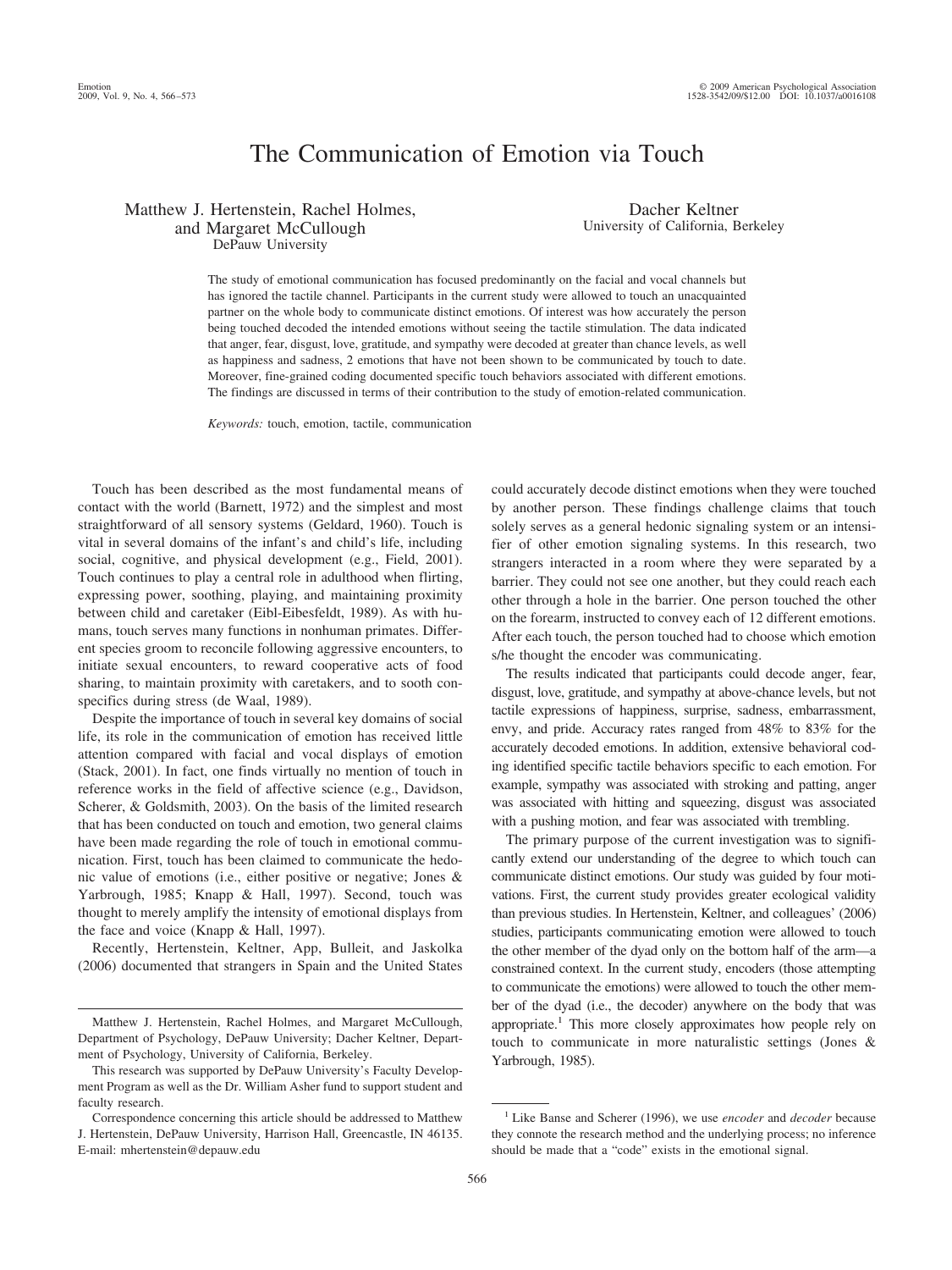Second, we sought to replicate previous findings showing that touch communicates emotion. Hertenstein, Keltner, et al. (2006) provided only one large-scale study to provide evidence that touch communicates six distinct emotions—anger, fear, disgust, love, gratitude, and sympathy. If touch, in fact, communicates these emotions in a constrained paradigm, one would expect these same emotions to be communicated in a less constrained, whole-body paradigm such as the one used in the current study.

Third, we sought to investigate whether touch on the whole body could communicate more distinct emotions than known heretofore. Hertenstein, Keltner, et al. (2006) provided evidence that touch can communicate three negatively valenced emotions anger, fear, and disgust—and three prosocial emotions—love, gratitude, and sympathy. Because encoders in the current investigation were allowed to touch the other member of the dyad anywhere on the body, the location, as well as the types of touch used, provided decoders with additional information to interpret the tactile communications. Given the greater complexity of tactile signals permitted in the current paradigm, we predicted that touch on the whole body would allow more emotions to be communicated than in the first study of touch and emotion.

Finally, the field of emotion has advanced by developing precise descriptions of emotion-specific signals (Ekman, 1993; Scherer, Johnstone, & Klasmeyer, 2003). As mentioned, the current experimental paradigm provided encoders with more degrees of freedom to communicate various emotions than previous work. Analyses of tactile behaviors in the current study yield a more precise behavioral description of how touch communicates emotion as compared to previous work (Hertenstein, Keltner, et al., 2006).

We asked whether participants can communicate two classes of emotions via touch: (a) five emotions that have proven to be decoded in the face and voice in different cultures (anger, fear, happiness, sadness, and disgust), and (b) three prosocial emotions related to cooperation and altruism (love, gratitude, and sympathy). These emotions were chosen for two reasons. First, all of the above emotions were attempted to be communicated in the previous studies examining the communication of distinct emotions via touch (Hertenstein, Keltner, et al., 2006). Moreover, all of the emotions with the exceptions of happiness and sadness were communicated at greater than chance levels in previous work (Hertenstein, Keltner, et al., 2006). In reference to the second class of emotions—the prosocial emo-

Table 1 *Percentage of Decoding Accuracy for All Emotions*

| tions—we opted to choose love, gratitude, and sympathy because of         |
|---------------------------------------------------------------------------|
| their theoretical association with cooperation and altruism. Keltner,     |
| Horberg, and Oveis (2006) have theorized that touch plays a central       |
| role in rewarding those who engage in altruistic and cooperative acts,    |
| as well as identifying those who are likely to engage in reciprocal       |
| alliances. For all emotions, we employed a modified forced-choice         |
| methodology similar to that used in studies of facial and vocal emotional |
| communication (Frank & Stennett, 2001; Scherer et al., 2003).             |
|                                                                           |

# Method

#### *Participants*

The sample comprised 248 participants (124 unacquainted dyads) who were predominantly White from a small educational institution. The age range for the sample was 18 to 36 years  $(M = 19.93$  years,  $SD = 1.92$ ). Participants received extra credit in an introductory psychology course for participating. One member of the dyad was randomly assigned to the role of encoder, the other to the role of decoder. The gender breakdown of the four possible dyads was as follows (encoder–decoder): female–female  $(n = 44)$ , female–male  $(n = 24)$ , male–male  $(n = 25)$ , and male–female  $(n = 31)$ .

# *Procedure and Materials*

The designated encoder entered the laboratory to find the decoder blindfolded and standing at a predetermined location in a medium-sized room. The decoder could not see the encoder, nor were the participants allowed to talk or make any sounds, so as to preclude the possibility that they might provide nontactile clues to the emotion being communicated. Eight emotion words were displayed serially to the encoder on sheets of paper in a randomized order. The encoder was instructed to think about how he or she wanted to communicate each emotion, and then to make contact with the decoder's body, using any form of touch he or she deemed appropriate (encoders were instructed to touch only on appropriate places of the body). Decoders were not told the gender of the partner, and all tactile displays were video recorded. After each tactile display was administered, the decoder was administered a forced-choice response sheet reading, "Please choose the term that best describes what this person is communicating to you." The

| Emotion               | Male–male | Male–female | Female–female | Female–male | Average   |
|-----------------------|-----------|-------------|---------------|-------------|-----------|
| Well-studied emotions |           |             |               |             |           |
| Anger                 | $80**$    | $77***$     | $75***$       | $83**$      | $78***$   |
| Fear                  | $60^{**}$ | $58***$     | $48***$       | $67***$     | $56^{**}$ |
| <b>Happiness</b>      | $44*$     | $61***$     | $59**$        | $75***$     | $60^{**}$ |
| <b>Sadness</b>        | 44*       | $52**$      | $57**$        | $42*$       | $50^{**}$ |
| Disgust               | $48***$   | $48**$      | $43**$        | $67***$     | $50^{**}$ |
| Prosocial emotions    |           |             |               |             |           |
| Love                  | $64***$   | $71***$     | $61***$       | $79***$     | $68***$   |
| Gratitude             | $76^{**}$ | $77***$     | $70^{**}$     | $75***$     | $74***$   |
| Sympathy              | $64***$   | $65***$     | $70^{**}$     | $67***$     | $67***$   |

 $p < .05.$  \*\*  $p < .01.$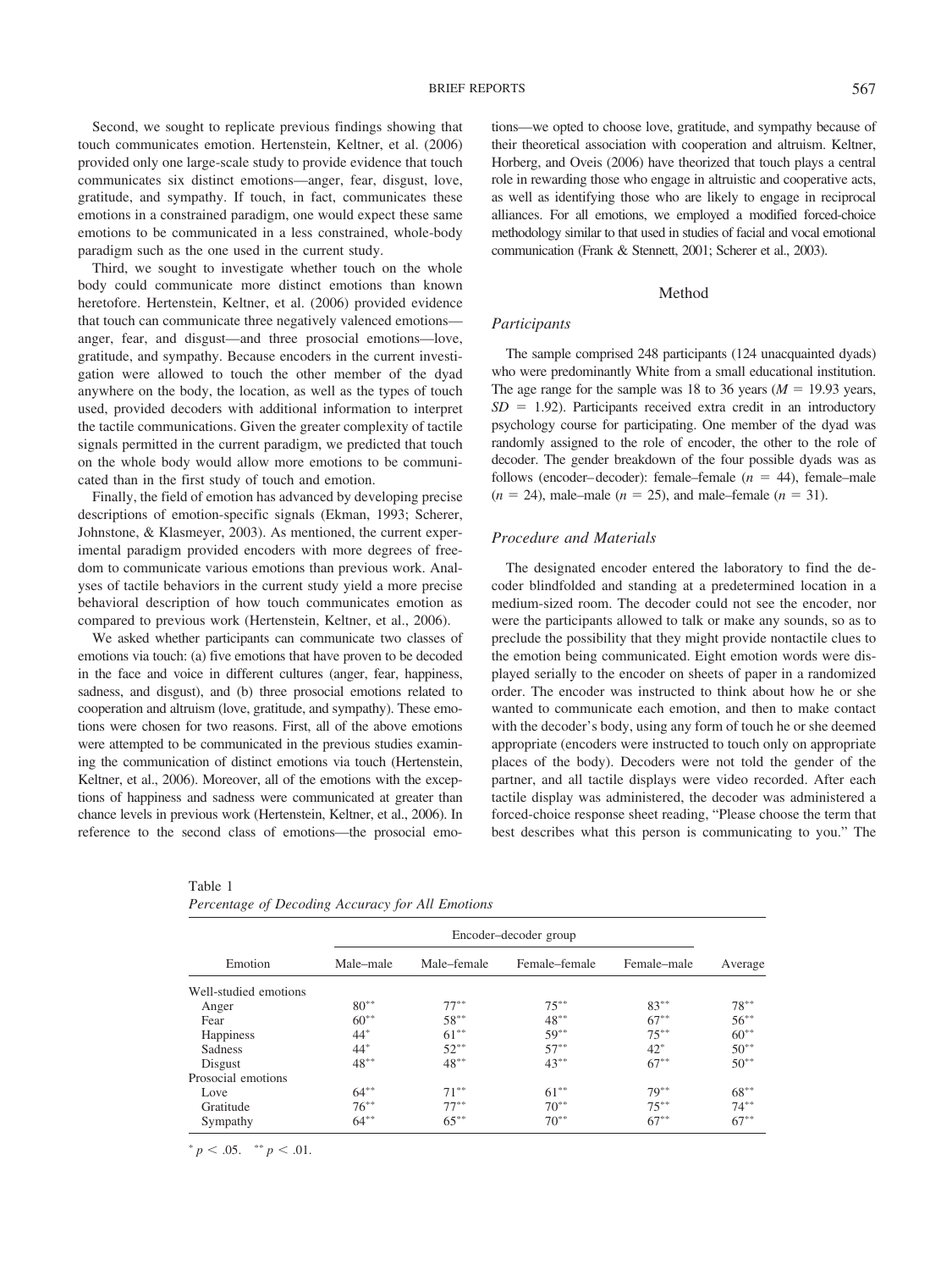| Table 2                                                                           |  |  |  |  |
|-----------------------------------------------------------------------------------|--|--|--|--|
| Percentage of Encoding Behaviors of Tactile Displays That Were Accurately Decoded |  |  |  |  |

|           |                  |                |    |                  |             |    | Encoder-decoder group |                |    |                  |                 |    |  |
|-----------|------------------|----------------|----|------------------|-------------|----|-----------------------|----------------|----|------------------|-----------------|----|--|
|           |                  | Male-male      |    |                  | Male-female |    |                       | Female-female  |    |                  | Female-male     |    |  |
| Emotion   | Tactile behavior | M              | SD | Tactile behavior | M           | SD | Tactile behavior      | M              | SD | Tactile behavior | M               | SD |  |
| Anger     | Shake            | 38             | 44 | Shake            | 32          | 41 | Push                  | 29             | 35 | Push             | 32              | 42 |  |
|           | Push             | 24             | 39 | Push             | 29          | 40 | Shake                 | 28             | 39 | Shake            | 14              | 33 |  |
|           | Squeeze          | 20             | 32 | Squeeze          | 11          | 25 | Squeeze               | 21             | 36 | Hit              | 12              | 25 |  |
|           | Hit              | 9              | 25 | Lift             | 7           | 13 | Hit                   | 9              | 22 | Squeeze          | 11              | 21 |  |
|           | Pat              | $\overline{4}$ | 10 | Hit              | 6           | 25 | Lift                  | $\overline{4}$ | 8  | Slap             | 10              | 28 |  |
| Fear      | Shake            | 29             | 40 | Shake            | 14          | 29 | Squeeze               | 36             | 40 | Press            | 21              | 33 |  |
|           | Squeeze          | 21             | 36 | Contact-NM       | 13          | 30 | Shake                 | 9              | 25 | Contact-NM       | 15              | 34 |  |
|           | Contact-NM       | 15             | 27 | Squeeze          | 13          | 27 | Tremble               | 8              | 22 | Shake            | 14              | 30 |  |
|           | Press            | 10             | 25 | Lift             | 11          | 15 | Contact-NM            | 8              | 23 | Lift             | 11              | 15 |  |
|           | Lift             | 9              | 16 | Press            | 5           | 14 | Press                 | 7              | 14 | Squeeze          | 10              | 24 |  |
| Happiness | Shake            | 25             | 32 | Shake            | 28          | 35 | Swing                 | 21             | 29 | Swing            | 28              | 36 |  |
|           | Squeeze          | 23             | 39 | Lift             | 23          | 21 | Hug                   | 17             | 32 | Lift             | 21              | 19 |  |
|           | Pat              | 23             | 32 | Hug              | 21          | 35 | Shake                 | 16             | 24 | Shake            | 13              | 29 |  |
|           | Lift             | 16             | 20 | Swing            | 13          | 24 | Squeeze               | 16             | 28 | Squeeze          | 10              | 19 |  |
|           | Hug              | 13             | 29 | Squeeze          | 6           | 22 | Lift                  | 13             | 16 | High five        | 3               | 9  |  |
| Sadness   | Contact-NM       | 27             | 39 | Hug              | 36          | 47 | Nuzzle                | 23             | 35 | Nuzzle           | 24              | 39 |  |
|           | Hug              | 27             | 42 | Nuzzle           | 34          | 44 | Contact-NM            | 19             | 33 | Contact-NM       | 23              | 40 |  |
|           | Nuzzle           | 25             | 40 | Contact-NM       | 16          | 33 | <b>Stroke</b>         | 18             | 28 | Stroke           | 23              | 30 |  |
|           | Squeeze          | 16             | 31 | Lift             | 11          | 16 | Hug                   | 17             | 34 | Rub              | 10              | 29 |  |
|           | Lift             | 10             | 17 | Squeeze          | 5           | 14 | Lift                  | 8              | 13 | Press            | $7\phantom{.0}$ | 23 |  |
| Disgust   | Push             | 49             | 46 | Push             | 35          | 41 | Push                  | 27             | 38 | Push             | 28              | 34 |  |
|           | Contact-NM       | 12             | 27 | Contact-NM       | 19          | 30 | Squeeze               | 11             | 26 | Slap             | 14              | 34 |  |
|           | Squeeze          | 10             | 25 | Lift             | 11          | 23 | Lift                  | 11             | 19 | Lift             | 8               | 12 |  |
|           | Shake            | 10             | 22 | Shake            | 10          | 24 | Slap                  | $\tau$         | 22 | Kick             | 6               | 16 |  |
|           | Lift             | 5              | 14 | <b>Toss</b>      | 6           | 17 | Shake                 | 7              | 18 | Contact-NM       | 5               | 13 |  |
| Love      | Hug              | 61             | 45 | Hug              | 53          | 41 | Hug                   | 59             | 43 | Hug              | 34              | 39 |  |
|           | Pat              | 20             | 28 | Stroke           | 15          | 27 | Stroke                | 8              | 21 | Contact-NM       | 17              | 32 |  |
|           | <b>Stroke</b>    | 8              | 24 | Contact-NM       | 10          | 22 | Lift                  | 8              | 14 | Stroke           | 11              | 21 |  |
|           | Contact-NM       | 6              | 22 | Lift             | 8           | 16 | Press                 | 6              | 15 | Lift             | 8               | 13 |  |
|           | Tap              | 5              | 20 | Pat              | 8           | 18 | Contact-NM            | 5              | 18 | Nuzzle           | $\tau$          | 21 |  |
| Gratitude | Shake            | 49             | 28 | Shake            | 49          | 25 | Shake                 | 29             | 26 | Shake            | 31              | 26 |  |
|           | Lift             | 26             | 18 | Lift             | 28          | 17 | Lift                  | 18             | 13 | Lift             | 18              | 16 |  |
|           | Pat              | 19             | 29 | Hug              | 6           | 13 | Hug                   | 16             | 26 | Pat              | 17              | 30 |  |
|           | Contact-NM       | 8              | 21 | Contact-NM       | 6           | 15 | Pat                   | 10             | 23 | Hug              | 9               | 23 |  |
|           | Hug              | $\overline{4}$ | 20 | Pat              | 6           | 12 | Contact-NM            | 3              | 10 | Contact-NM       | 9               | 18 |  |
| Sympathy  | Pat              | 43             | 34 | Hug              | 24          | 38 | Rub                   | 25             | 32 | Rub              | 24              | 29 |  |
|           | Hug              | 22             | 39 | Rub              | 23          | 37 | Hug                   | 23             | 33 | Hug              | 19              | 35 |  |
|           | Contact-NM       | 22             | 31 | Contact-NM       | 21          | 31 | Pat                   | 17             | 21 | Contact-NM       | 19              | 32 |  |
|           | Rub              | 10             | 23 | Pat              | 18          | 30 | Contact-NM            | 14             | 23 | Pat              | 16              | 25 |  |
|           | <b>Stroke</b>    | 9              | 22 | Stroke           | 12          | 23 | Stroke                | 13             | 21 | Stroke           | 12              | 18 |  |
|           |                  |                |    |                  |             |    |                       |                |    |                  |                 |    |  |

*Note.* Contact— $NM =$  contact, but no movement.

response sheet contained the following nine response options: *anger, disgust, fear, happiness, sadness, sympathy, love, gratitude*, as well as *none of these terms are correct* to reduce artificial inflation of accuracy rates (see Frank & Stennett, 2001). These emotions were listed in random order across participants. The dependent measure of interest was the proportion of participants selecting each response option when decoding the tactile stimulus.

# *Coding Procedure*

All of the tactile displays were coded on a second-by-second basis by research assistants who were naïve to the emotion being communicated. The coding system was informed by a survey of coding systems used by researchers investigating touch (e.g., Jones & Yarbrough, 1985; Weiss, 1992). The specific types of touch that were coded included squeezing, stroking, rubbing, pushing, pulling, pressing, patting, tapping, shaking, pinching, trembling, poking, hitting, scratching, massaging, tickling, slapping, lifting, picking, hugging, finger interlocking, swinging, and tossing (i.e., tossing the hand of the decoder). Each second the encoder touched the decoder, a code was assigned of (a) no touch, (b) light intensity,  $(c)$  moderate intensity, or  $(d)$  strong intensity.<sup>2</sup> In addition, the

<sup>2</sup> Intensity was defined as follows: (a) light intensity: indentation on the decoder's skin or movement of the decoder's body is not apparent or barely perceptible; (b) moderate intensity: there is some skin indentation or movement of the decoder's body but not extensive; (c) strong intensity: indentation on the decoder's skin is fairly deep or movement of the decoder's body is substantial as a result of the pressure or force of the touch.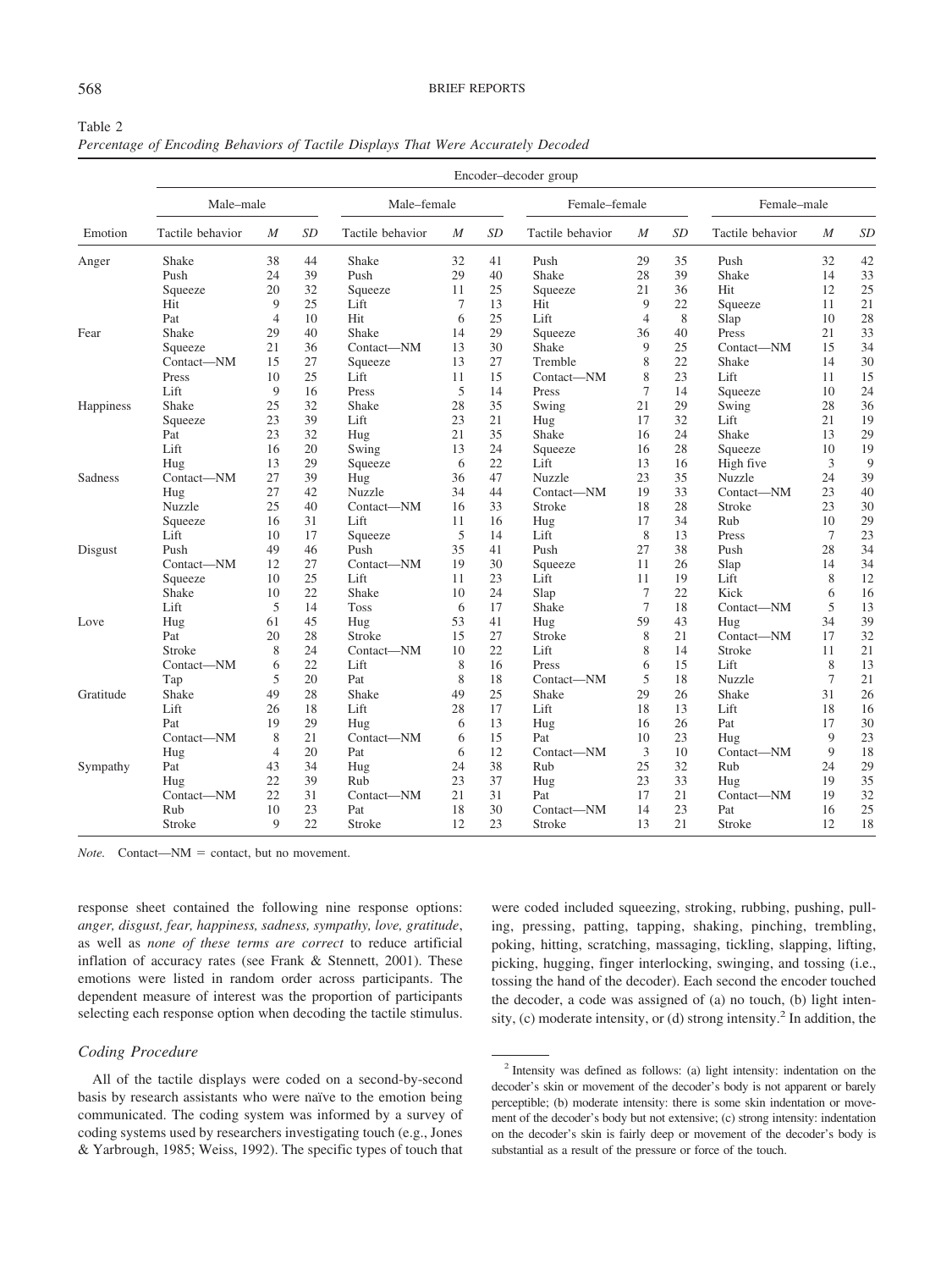duration that each encoder touched the decoder for each emotion was calculated. Finally, we coded the location of all administered touches. Interrater agreement on all of the codes, based on 20% overlap in coders' judgments, ranged from .81 to .99.

### Results

The data analytic strategy adopted for the current study was the same as that of Hertenstein, Keltner, et al. (2006) to facilitate comparison between investigations. To assess potential gender differences, we conducted a two-way analysis of variance (ANOVA), using the gender of the encoder and the gender of the decoder as the independent variables and an overall accuracy score as the dependent variable. The latter variable was computed by summing the number of times the decoder accurately chose the target emotion across all emotions. The ANOVA revealed no main effects for the encoder's gender (men:  $M = 4.95$ ,  $SE = 0.22$ ; women:  $M = 5.19$ ,  $SE = 0.21$ ,  $F(1, 120) = 0.66$ ,  $p > .05$ ,  $\eta_p^2 = .01$ ; the decoder's gender (men:  $M = 5.17$ ,  $SE = 0.23$ ; women:  $M = 4.97$ ,  $SE =$ 0.19),  $F(1, 120) = 0.45$ ,  $p > .05$ ,  $\eta_p^2 = .00$ ; as well as no significant interaction,  $F(1, 120) = 2.76$ ,  $p > .05$ ,  $\eta_p^2 = .02$ .

In addition to these analyses, we conducted binomial tests on the proportion of participants who chose each emotion for a given target emotion. Like Hertenstein, Keltner, et al. (2006), we followed Frank and Stennett's (2001) suggestion that a chance rate of 25% be set for such analyses. In Table 1, we present the accuracy rates of all dyad combinations and the overall average for each emotion. All of the well-studied emotions—anger, fear, happiness, sadness, and disgust—were decoded at greater than chance levels without significant levels of confusion with other emotions. Of these emotions, anger was most accurately communicated. All of the prosocial emotions, including love, gratitude, and sympathy, were decoded at greater than chance levels without confusion as well. In fact, as a group, the prosocial emotions were communicated more accurately, on average, than the well-studied emotions.

What were the tactile signals associated with each of the emotions? In Table 2, we display the five most frequent types of touch used for each emotion decomposed by gender–dyad combination. For the instances in which the encoder accurately conveyed the emotion to the decoder, we present the duration and intensity of touch for each emotion in Table 3, as well as the location of the

| Table 3                                                                 |  |  |  |  |
|-------------------------------------------------------------------------|--|--|--|--|
| Duration and Intensity of Tactile Displays That Were Accurately Decoded |  |  |  |  |

touches received by decoders in Figure 1 (again, decomposed by gender–dyad combination). Systematic differences in the quality of touch were evident for each of the communicated emotions. Anger, for example, was associated with pushing and shaking; sadness was associated with nuzzling and hugging; love was associated with hugging and stroking; and sympathy was associated with hugging and rubbing. In addition, duration and intensity differences characterized each of the emotions. For example, sadness was characterized by predominantly light intensity touch of moderate duration, whereas anger was characterized by predominantly strong and moderate intensity touch of shorter duration. Finally, the location of the touches was different depending on the emotion communicated and the gender combination type.

#### Discussion

The current study provides evidence that touch communicates distinct emotions and does so in a robust fashion. We documented that touch communicates at least eight emotions: anger, fear, happiness, sadness, disgust, love, gratitude, and sympathy. Moreover, the accuracy rates for the emotions ranged, on average, from 50% to 70%, which are comparable to the accuracy rates observed in facial and vocal studies of emotion (Elfenbein & Ambady, 2002; Scherer et al., 2003). Finally, fine-grained coding documented specific touch behaviors associated with each of the emotions.

The findings extend the literature on the communication of emotion in three ways. First, not only were the same emotions communicated via touch as those in previous studies, thereby replicating previous work (Hertenstein, Keltner et al., 2006), but two new emotions were reliably communicated through touch in the current study: happiness and sadness. The field of emotion has been advanced significantly by researchers who have identified new emotion signals in a variety of modalities. For example, researchers have uncovered signals for embarrassment in the face (Keltner & Buswell, 1997), varieties of laughter in the voice (Smoski & Bachorowski, 2003), and pride in gesture (Tracy & Robins, 2004). Drawing on data from Hertenstein, Keltner, et al. (2006), as well as the current investigation, touch communicates at least four negatively valenced emotions—anger, fear, sadness, and disgust—and four positive or prosocial emotions—happiness, gratitude, sympathy, and love (Lazarus, 1991).

| Encoded emotion    |                  |           |                | Intensity $(\% )$ |                  |       |                  |          |                  |        |  |  |
|--------------------|------------------|-----------|----------------|-------------------|------------------|-------|------------------|----------|------------------|--------|--|--|
|                    | Duration $(s)$   |           |                | None              |                  | Light |                  | Moderate |                  | Strong |  |  |
|                    | $\boldsymbol{M}$ | <b>SD</b> | $\overline{M}$ | SD                | $\boldsymbol{M}$ | SD    | $\boldsymbol{M}$ | SD       | $\boldsymbol{M}$ | SD     |  |  |
| Ekman's emotions   |                  |           |                |                   |                  |       |                  |          |                  |        |  |  |
| Anger              | 4.5              | 5.1       | 5.0            | 11.1              | 6.9              | 16.6  | 33.0             | 36.4     | 55.1             | 41.4   |  |  |
| Fear               | 7.6              | 8.5       | 0.6            | 2.5               | 17.7             | 26.2  | 57.1             | 35.4     | 24.6             | 35.0   |  |  |
| Happiness          | 5.8              | 3.7       | 0.8            | 3.7               | 16.0             | 30.3  | 35.5             | 29.9     | 47.6             | 35.7   |  |  |
| Sadness            | 6.4              | 4.3       | 0.7            | 2.9               | 65.1             | 41.3  | 31.4             | 39.9     | 3.3              | 8.6    |  |  |
| Disgust            | 5.8              | 7.0       | 8.8            | 17.6              | 12.4             | 23.1  | 40.2             | 33.6     | 38.6             | 37.4   |  |  |
| Prosocial emotions |                  |           |                |                   |                  |       |                  |          |                  |        |  |  |
| Love               | 5.3              | 4.7       | 1.6            | 7.1               | 35.0             | 37.8  | 56.7             | 38.8     | 6.7              | 21.5   |  |  |
| Gratitude          | 6.0              | 4.6       | 0.6            | 3.2               | 16.6             | 21.8  | 73.3             | 28.4     | 9.6              | 20.9   |  |  |
| Sympathy           | 6.4              | 5.6       | 1.0            | 5.5               | 65.5             | 38.1  | 32.2             | 36.7     | 1.4              | 7.3    |  |  |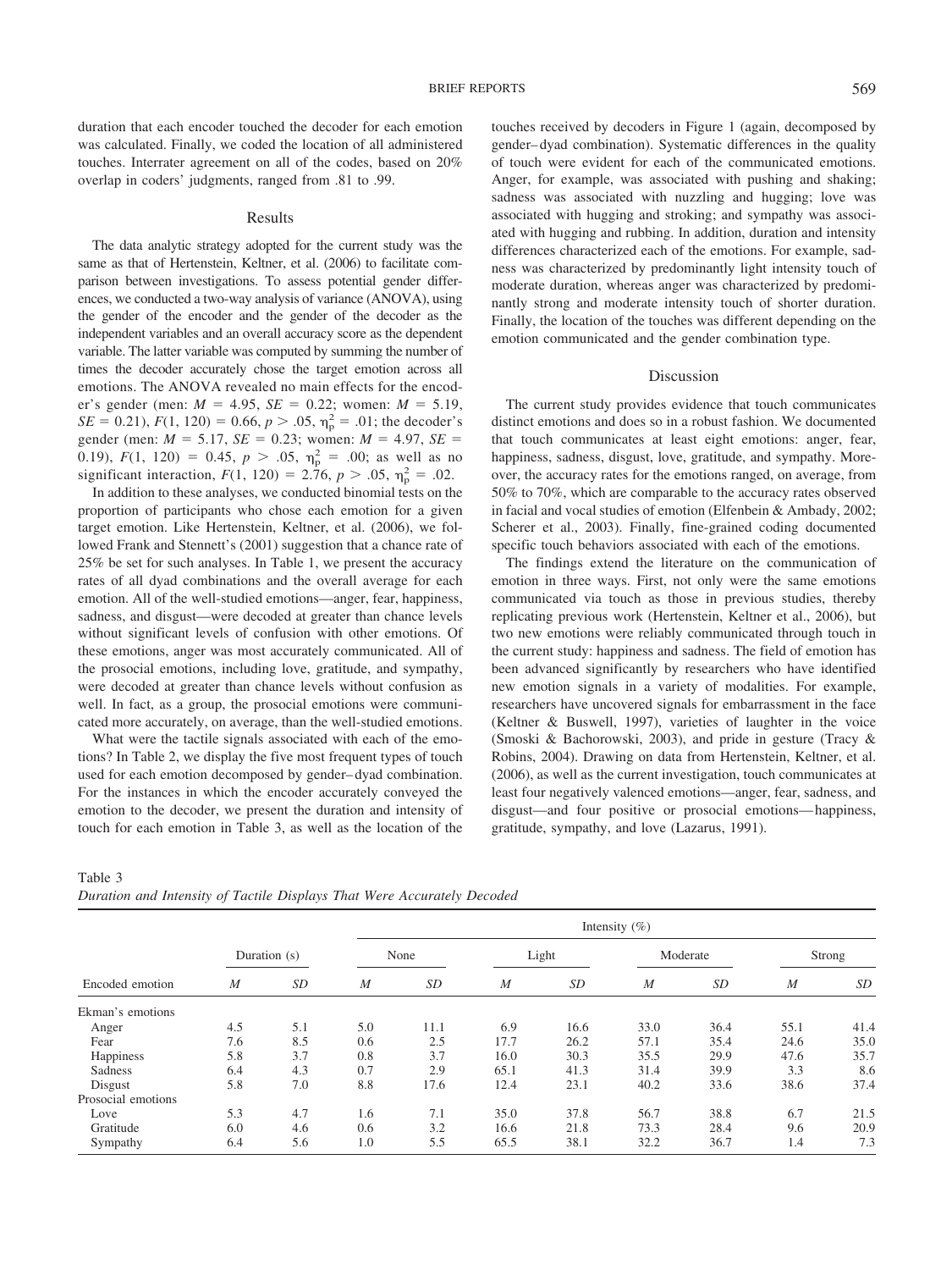

*Figure 1.* Location where and percentage of time decoder's body was contacted by encoder when emotions were accurately decoded. The figure on the left represents the front side, and the figure on the right represents the back side.

Our investigation advances the study of emotional communication in a second related fashion, by providing evidence that the tactile signaling system is just as differentiated, if not more so, than the face and voice. Our findings along with those of Hertenstein, Keltner, et al. (2006) indicate that touch communicates more than the hedonic tone and the intensity of emotions as once thought (Hertenstein & Campos, 2001; Jones & Yarbrough, 1985; Knapp & Hall, 1997). The greatest contrast between touch and the face and voice can be observed when examining positive or prosocial emotions. In the face, only one positive emotion—joy—has been reliably decoded in studies (Ekman, 1993), although there is some evidence that sympathy (Eisenberg, Fabes, Miller, & Fultz, 1989) and love are evident in the face as well (Gonzaga, Keltner, & Londahl, 2001).

In the voice, researchers have found evidence for some differentiation of positive emotional states as well. In a meta-analysis of vocal communication of emotion, Juslin and Laukka (2003) dif-

ferentiated between the communication of *happiness* and the communication of *love–tenderness*. The former category included positive emotional states such as cheerfulness, elation, enjoyment, and joy, whereas the latter category included states such as affection, love, tenderness, and passion. Thus, there is evidence for at least some degree of differentiation among positive emotions in the voice. Nevertheless, data from the current study suggest that touch demonstrates greater differentiation than the voice and perhaps even the face.

Our investigation advances the understanding of emotional communication in a third way, by documenting specific tactile behaviors that are associated with each of the emotions. For example, fear was communicated by holding the other, squeezing, and contact without movement, whereas sympathy was communicated by holding the other, patting, and rubbing. Two important points should be made regarding the tactile encoding of emotions. First, the tactile system is incredibly complex; touch can vary in its action (the specific move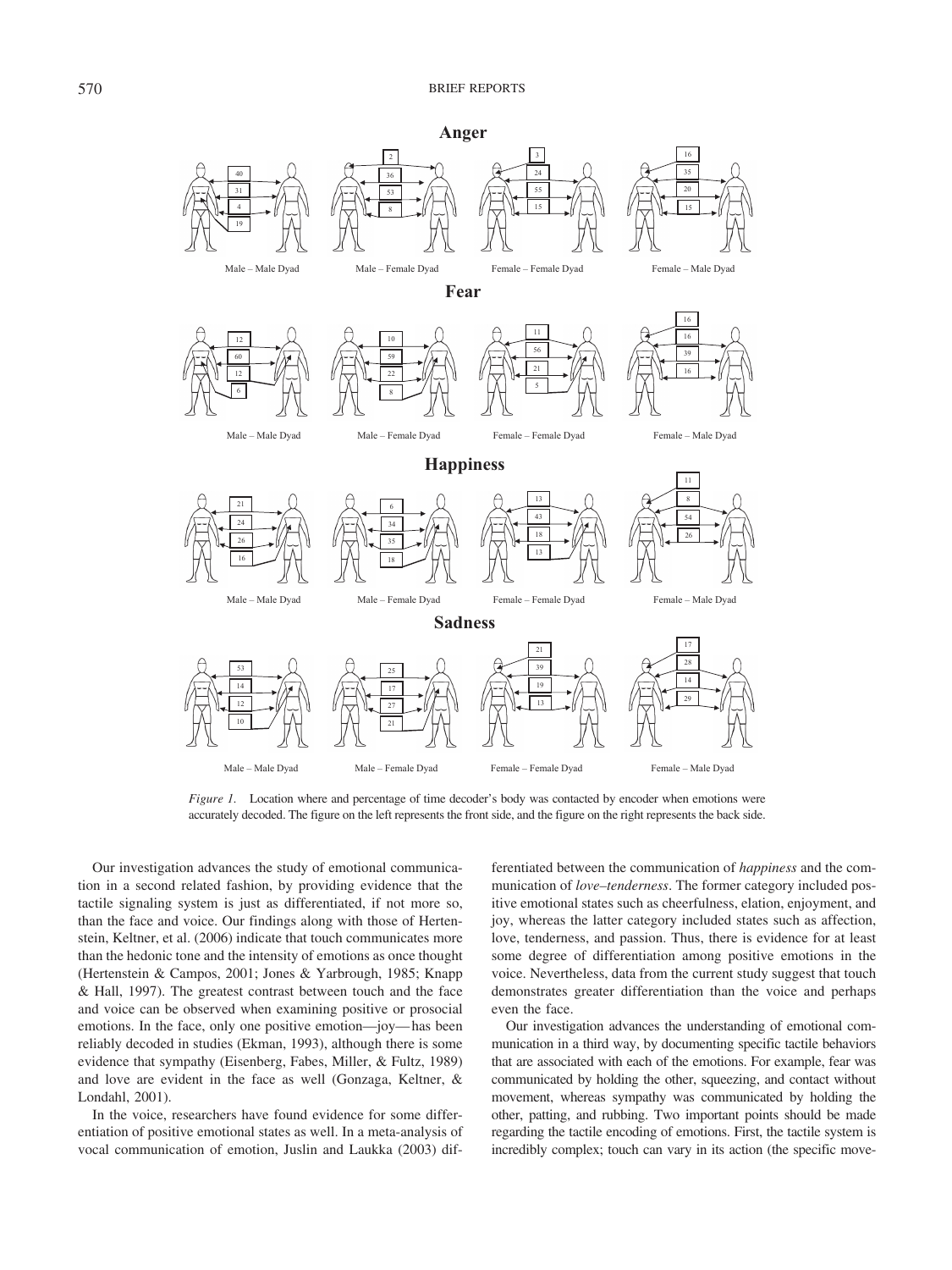**Disgust**



ments one uses to touch such as rubbing), intensity (degree of pressure that one uses), velocity (the rate at which one impresses on or moves across the skin), abruptness (the acceleration or deceleration that one uses to touch), temperature, location, and duration. The physical complexity of touch is what likely allows for such a differentiated signaling system. The second point involves the principle of *equipotentiality*. The principle of equipotentiality refers to the idea that the same type of touch can be assigned very different meanings or consequences. This principle is in line with functional claims of emotion that emphasize the flexibility of the emotion signaling system (Witherington & Crichton, 2007). Related to this point, much research has shown that men and women interpret touch very differently (Hertenstein, Verkamp, et al., 2006). Our data indicate that this is not the case in terms of the decoding of specific emotions (all dyad types decoded the same emotions above chance), but the genders certainly used different actions to communicate various emotions.

Our data lend support to the above statements about the tactile system. Although every quality of touch we coded was evident at various intensities in the study, systematic differences existed between the emotions. Moreover, the principle of equipotentiality was evident. For example, equipotentiality was present to some degree in that "shaking" was used to communicate more than one emotion. This demonstrates that the same tactile signal may have varying meanings assigned to it depending on other factors such as intensity and duration, as well as the other accompanying tactile behaviors.

Several features of the current study increase our confidence in the robustness of the findings. First, we opted to allow participants to touch the decoder on the whole body rather than limiting the location of the touch to the lower half of the arm. This allowed greater degrees of freedom to the encoder and more closely mimics what happens in naturalistic contexts. It is important to note that our study, like the vast majority of studies focusing on the face and voice, included strangers to remove the possibility that people could communicate through touch because they were familiar with each other. Nevertheless, we acknowledge that people touch each other less frequently with strangers than with intimate partners or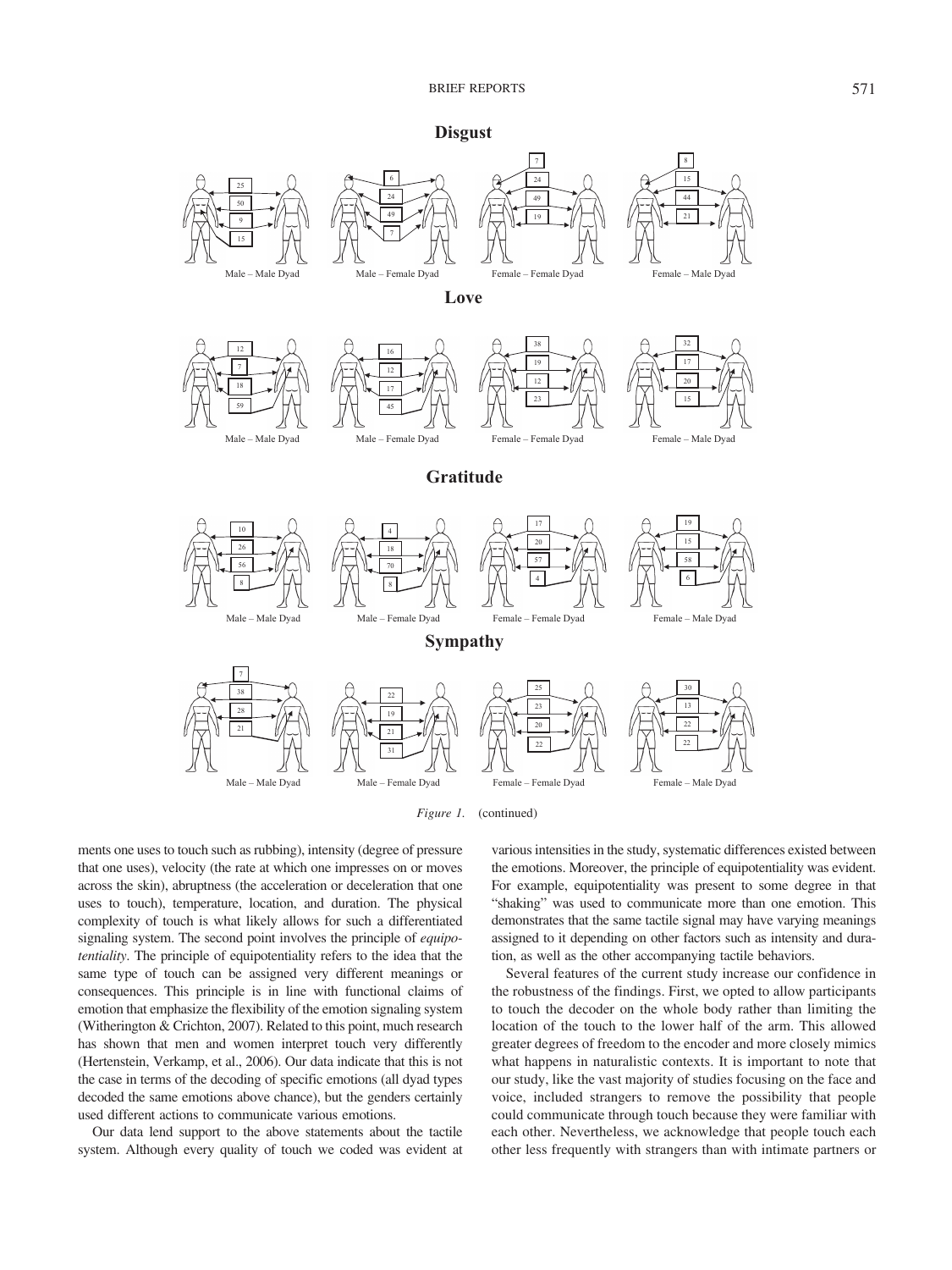friends, especially on the whole body (Hertenstein, Verkamp, et al., 2006). Our study shows, nevertheless, that touch does, in fact, possess the possibility of communicating distinct emotions even between strangers. Future research should address how results may differ when dyad partners are more familiar with each other. Second, unlike most studies of the face and voice which employ actors adept at emotional communication, we opted to allow subjects to touch their partners in any way they saw fit. This provided greater variability in our study in terms of encoding behaviors, and it deals with one critique of the facial and vocal literature, that of employing highly prototypical displays of emotion. Finally, we included the response option *none of these terms are correct*, which reduces the likelihood of inflated accuracy rates (Frank & Stennett, 2001).

There are conceivable alternative explanations for the data in the current study. Like most studies of facial (Ekman, 1993) and vocal communication (Scherer et al., 2003), we conceptualized the study in terms of the communication of emotions. One of the most significant alternative interpretations is that encoders may have been communicating intentions rather than emotions. Fridlund (1997), in fact, has raised this issue in reference to the facial expression literature; our study is subject to this alternative explanation and it is one that future research should explore.

What might be the evolutionary origins of a tactile signaling system? Hertenstein, Verkamp, Kerestes, and Holmes (2006) have recently suggested that social grooming, also known as *allogrooming*, may underlie the development of such a system. Despite the necessity of grooming to protect nonhuman primates from disease, most researchers agree that the prevalence of grooming in species is indicative of important social functions (Boccia, 1983; Sparks, 1967). Support for this comes from evidence that nonhuman primates in captivity groom equally as much as those in the wild, despite the lack of ectoparasites requiring removal (Suomi, 1990). In addition, primates of a lower status are groomed less, although they are as susceptible to parasites as are primates of a higher status (Sparks, 1967). The evidence indicates that grooming maintains social relationships between nonhuman primates of every sex, age, and rank. It is plausible that humans' tactile communication system may have evolved from the intricate system of tactile contact evident in nonhuman primates. It is also plausible that grooming in nonhuman species is particularly relevant for the differentiation of prosocial emotions, which ultimately act as signals of reciprocal alliances (Keltner et al., 2006).

Several important questions related to touch and emotion await investigation. First, what are the evolutionary origins of the tactile communication system? One plausible explanation grooming—was offered above, but this and other evolutionary explanations deserve more empirical and theoretical attention. Second, how does the signaling of emotions by the tactile system operate in more naturalistic contexts? Preciously few naturalistic studies of facial and vocal communication of emotion have been conducted, and touch is no exception. Third, to what degree is the communication of emotion via touch universal versus culturally specific? Our data are limited insofar as they are limited to a U.S. sample. Some researchers have investigated cultural differences in touch (e.g., Hall, 1966), but never from an emotion communication perspective. It is important to note that research indicates that touch may be interpreted differently depending on one's culture (Field, 2001). Is this the case with the communication of emotion? These and other questions await the attention of researchers.

#### References

- Banse, R., & Scherer, K. R. (1996). Acoustic profiles in vocal emotion expression. *Journal of Personality and Social Psychology, 70,* 614–636.
- Barnett, K. (1972). A theoretical construct of the concepts of touch as they relate to nursing. *Nursing Research, 21,* 102–110.
- Boccia, M. L. (1983). A functional analysis of social grooming patterns through direct comparison with self-grooming in rhesus monkeys. *International Journal of Primatology, 4,* 399–418.
- Davidson, R. J., Scherer, K. R., & Goldsmith, H. H. (2003). *Handbook of affective sciences.* London: Oxford University Press.
- de Waal, F. (1989). *Peacemaking among primates.* Cambridge, MA: Harvard University Press.
- Eibl-Eibesfeldt, I. (1989). *Human ethology.* Hawthorne, NY: Aldine de Gruyter.
- Eisenberg, N., Fabes, R. A., Miller, P. A., & Fultz, J. (1989). Relation of sympathy and personal distress to prosocial behavior: A multimethod study. *Journal of Personality and Social Psychology, 57,* 55–66.
- Ekman, P. (1993). Facial expression and emotion. *American Psychologist, 48,* 384–392.
- Elfenbein, H. A., & Ambady, N. (2002). On the universality and cultural specificity of emotion recognition: A meta-analysis. *Psychological Bulletin, 128,* 203–235.
- Field, T. (2001). *Touch.* Cambridge, MA: MIT Press.
- Frank, M. G., & Stennett, J. (2001). The forced-choice paradigm and the perception of facial expressions of emotion. *Journal of Personality and Social Psychology, 80,* 75–85.
- Fridlund, A. J. (1997). The new ethology of human facial expressions. In J. A. Russell & J. M. Fernandez-Dols (Eds.), *The psychology of facial expression* (pp. 103–129). Cambridge, England: Cambridge University Press.
- Geldard, F. A. (1960, May 27). Some neglected possibilities of communication. *Science, 131,* 1583–1588.
- Gonzaga, G. C., Keltner, D., & Londahl, E. A. (2001). Love and the commitment problem in romantic relations and friendship. *Journal of Personality and Social Psychology, 81,* 247–262.
- Hall, E. T. (1966). *The hidden dimension.* Garden City, NY: Anchor/ Doubleday.
- Hertenstein, M. J., & Campos, J. J. (2001). Emotion regulation via maternal touch. *Infancy, 2,* 549–566.
- Hertenstein, M. J., Keltner, D., App, B., Bulleit, B. A., & Jaskolka, A. R. (2006). Touch communicates distinct emotions. *Emotion, 6,* 528–533.
- Hertenstein, M. J., Verkamp, J. M., Kerestes, A. M., & Holmes, R. M. (2006). The communicative functions of touch in humans, nonhuman primates, and rats: A review and synthesis of the empirical research. *Genetic, Social, and General Psychology Monographs, 132,* 5–94.
- Jones, S. E., & Yarbrough, A. E. (1985). A naturalistic study of the meanings of touch. *Communication Monographs, 52,* 19–56.
- Juslin, P. N., & Laukka, P. (2003). Communication of emotions in vocal expression and music performance: Different channels, same code? *Psychological Bulletin, 129,* 770–814.
- Keltner, D., & Buswell, B. N. (1997). Embarrassment: Its distinct form and appeasement functions. *Psychological Bulletin, 122,* 250–270.
- Keltner, D., Horberg, E. J., & Oveis, C. (2006). Emotional intuitions and moral play. *Social Justice Research, 19,* 208–217.
- Knapp, M. L., & Hall, J. A. (1997). *Nonverbal communication in human interaction* (4th ed.). Fort Worth, TX: Harcourt Brace College Publishers.
- Lazarus, R. (1991). *Emotion and adaptation.* New York: Oxford University Press.
- Scherer, K. R., Johnstone, T., & Klasmeyer, G. (2003). Vocal expression of emotion. In R. J. Davidson & H. H. Goldsmith (Eds.), *Handbook of affective sciences* (pp. 433–456). London: Oxford University Press.